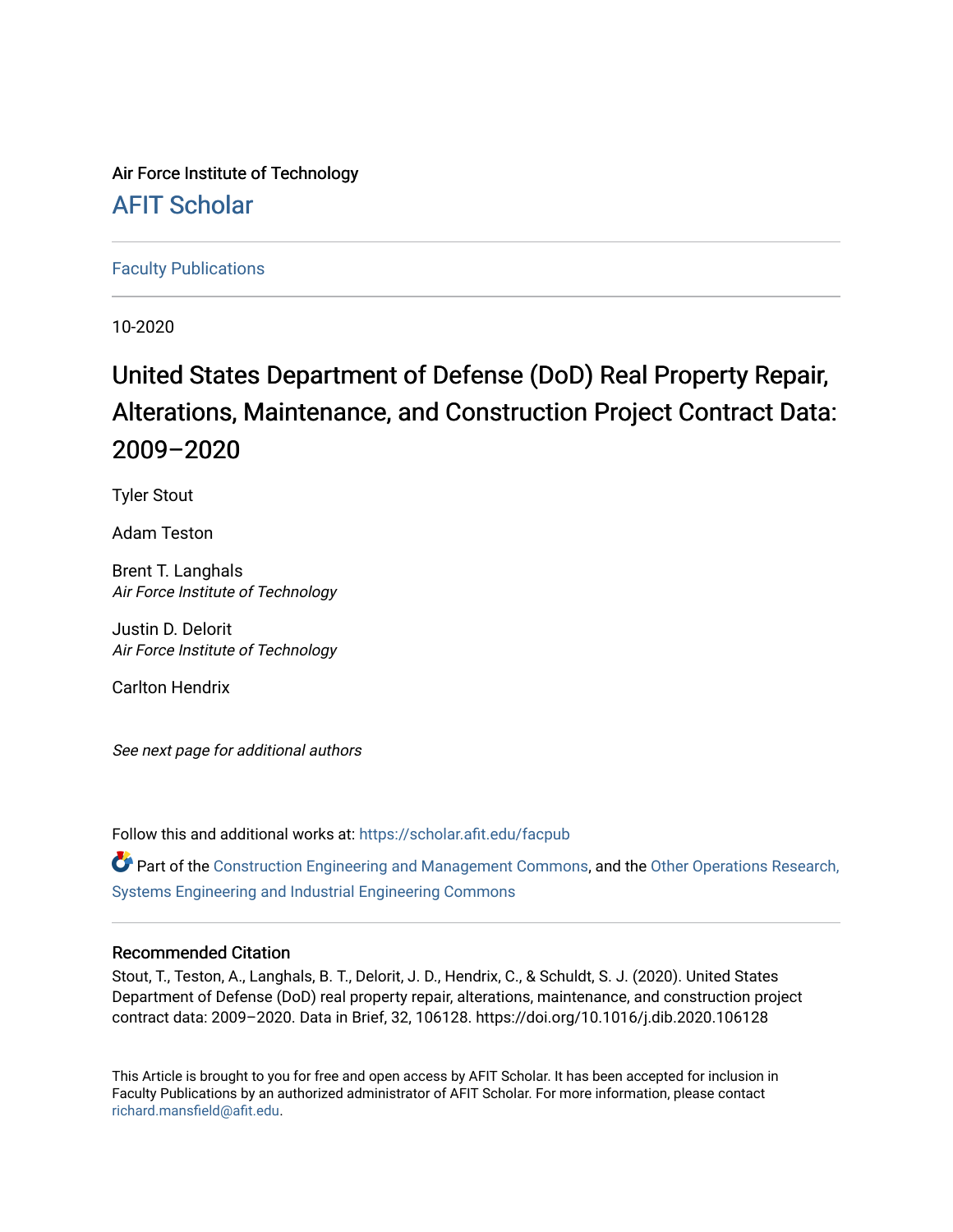## Authors

Tyler Stout, Adam Teston, Brent T. Langhals, Justin D. Delorit, Carlton Hendrix, and Steven J. Schuldt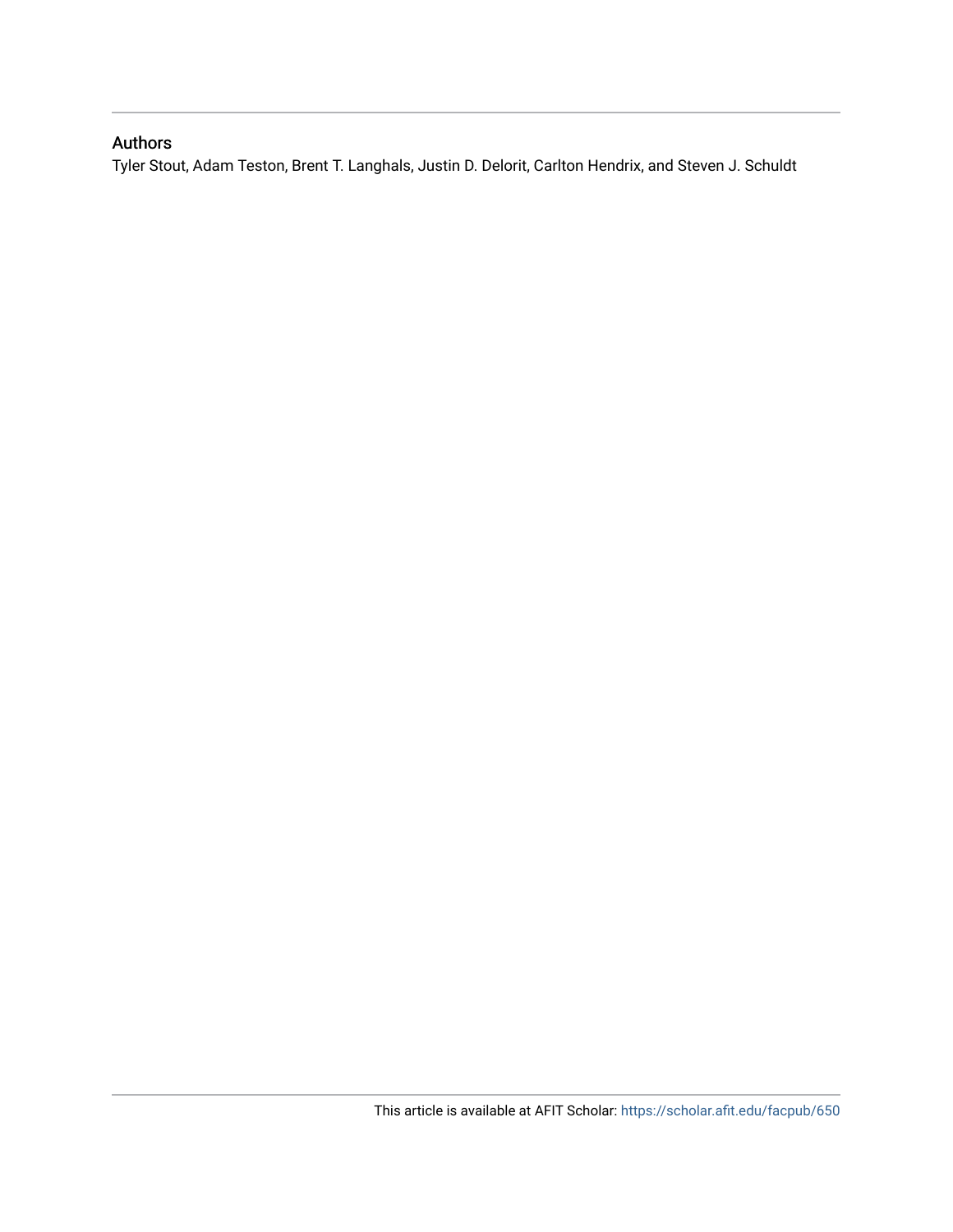

Contents lists available at [ScienceDirect](http://www.ScienceDirect.com)

Data in Brief

journal homepage: [www.elsevier.com/locate/dib](http://www.elsevier.com/locate/dib)

Data Article

## United states department of defense (DoD) real property repair, alterations, maintenance, and construction project contract data: 2009–2020.



## Tyler Stoutª, Adam Testonª.\*, Brent Langhalsª, Justin Deloritª, Carlton Hendrix<sup>b</sup>, Steven Schuldt<sup>a</sup>

<sup>a</sup> *Department of Systems Engineering and Management, Air Force Institute of Technology, Wright-Patterson AFB, OH 45433, United States*

<sup>b</sup> *Technical Services Division, Facility Engineering Directorate, Air Force Civil Engineer Center, JBSA-Lackland, TX 78236, United States*

#### a r t i c l e i n f o

*Article history:* Received 19 July 2020 Accepted 30 July 2020 Available online xxx

*Keywords:* Construction Cost Schedule Overrun Delay Growth Data Contract Department of defense

#### a b s t r a c t

Nearly one-half of all construction projects exceed planned costs and schedule, globally [\[1\].](#page-9-0) Owners and construction managers can analyze historical project performance data to inform cost and schedule overrun risk-reduction strategies. Though, the majority of open-source project datasets are limited by the number of projects, data dimensionality, and location. A significant global customer of the construction industry, the Department of Defense (DoD) maintains a vast database of historical project data that can be used to determine the sources and magnitude of construction schedule and cost overruns for many continental and international locations. The selection of data provided by the authors is a subset of the U.S. Federal Procurement Data System-Next Generation (FPDS-NG), which stores contractual obligations made by the U.S. Federal Government [\[2\].](#page-9-0) The data comprises more than ten fiscal years (1 Oct 2009 – 04 June 2020) of construction contract attributes that will enable researchers to investigate spatiotemporal schedule and cost performance by, but not limited to: contract type, construction type, delivery method, award date, and award value. To the knowl-

<sup>∗</sup> Corresponding author.

*E-mail address:* [adam.teston@afit.edu](mailto:adam.teston@afit.edu) (A. Teston).

<https://doi.org/10.1016/j.dib.2020.106128>

<sup>2352-3409/</sup>Published by Elsevier Inc. This is an open access article under the CC BY license. [\(http://creativecommons.org/licenses/by/4.0/\)](http://creativecommons.org/licenses/by/4.0/)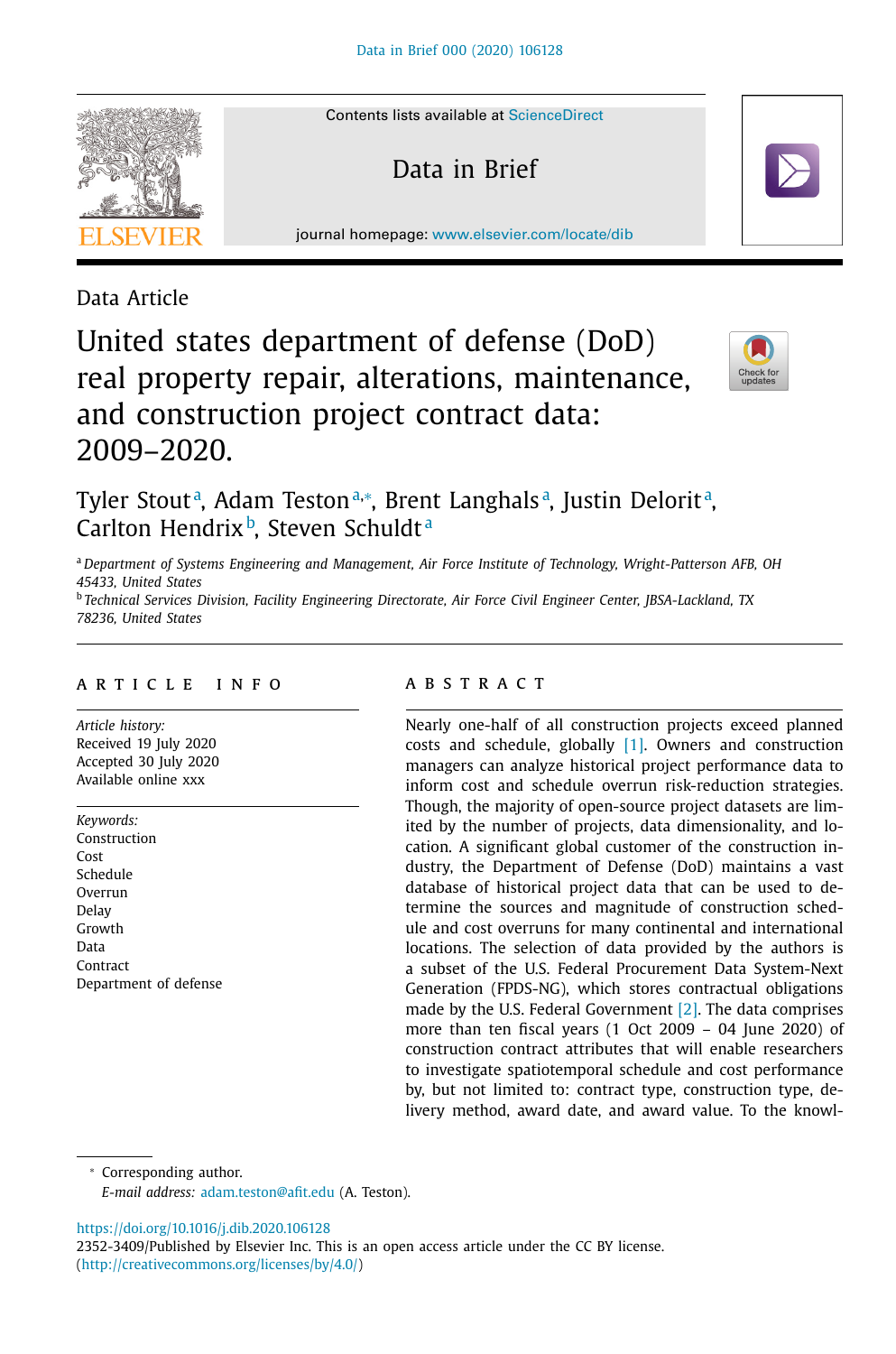edge of the authors, this is the most extensive open-source dataset of its kind, as it provides access to the contract data of 132,662 uniquely identified construction projects totaling \$865 billion. Because the DoD's facilities and infrastructure construction requirements and use of private construction firms are congruent with the remainder of the public sector and the private sector, results obtained from analyses of this dataset may be appropriate for broader application.

Published by Elsevier Inc. This is an open access article under the CC BY license. [\(http://creativecommons.org/licenses/by/4.0/\)](http://creativecommons.org/licenses/by/4.0/)

#### **Specifications Table**

| Subject<br>Specific subject area                       | Engineering (General)<br>The data within are 10-plus (9 additional months of 2020 contract data)<br>fiscal years' repair, alterations, maintenance, and construction project<br>contract attributes, that represent an annual multi-billion-dollar effort<br>by the U.S. Federal Government to ensure the continued use and<br>functionality of DoD facilities (also known as 'real property'). These data<br>may be used to better predict costs and durations in nearly all sectors<br>of construction for the U.S. Federal Government. Furthermore, the data |
|--------------------------------------------------------|-----------------------------------------------------------------------------------------------------------------------------------------------------------------------------------------------------------------------------------------------------------------------------------------------------------------------------------------------------------------------------------------------------------------------------------------------------------------------------------------------------------------------------------------------------------------|
|                                                        | could be used to provide quantifiable performance metrics on the ability                                                                                                                                                                                                                                                                                                                                                                                                                                                                                        |
|                                                        | of the DoD to execute various project types.<br>Table                                                                                                                                                                                                                                                                                                                                                                                                                                                                                                           |
| Type of data<br>How data were acquired                 | Data were acquired through the Federal Procurement Data System -<br>Next Generation (FPDS-NG or FPDS). The FPDS-NG offers public users<br>access to the spending patterns of the Federal government. The FPDS<br>houses all contract actions of the Federal Government, beyond<br>construction. Filters were applied to limit the results to just<br>construction projects funded by the DoD.                                                                                                                                                                   |
| Data format                                            | Raw                                                                                                                                                                                                                                                                                                                                                                                                                                                                                                                                                             |
| Parameters for data collection                         | Access FPDS-NG website and create an ad hoc report filtering the<br>contract data by:<br>1. Date Signed<br>2. Contracting Department Name<br>3. Product Service or Code                                                                                                                                                                                                                                                                                                                                                                                         |
| Description of data collection (600<br>max characters) | Government agencies are responsible for collecting and reporting data<br>on federal procurements through the Federal Procurement Data<br>System-Next Generation (FPDS-NG). Contracting Officers (COs) must<br>submit complete reports on all contract actions, as required by the<br>Federal Acquisition Regulation (FAR) [3].<br>Any contract with an estimated value greater than \$10,000 must be<br>reported using FPDS-NG [4].<br>FPDS-NG is the sole location for all contractual and procurement<br>obligations made by the U.S. Federal Government.     |
| Data source location                                   | Institution: Federal Procurement Data System - Next Generation                                                                                                                                                                                                                                                                                                                                                                                                                                                                                                  |
|                                                        | (FPDS-NG)                                                                                                                                                                                                                                                                                                                                                                                                                                                                                                                                                       |
| Data accessibility                                     | Repository name: Mendeley Data<br>Data identification number: DOI: 10.17632/yk4s7pdsvk.1<br>http://dx.doi.org/10.17632/yk4s7pdsvk.1<br>Direct URL to data: https://data.mendeley.com/datasets/yk4s7pdsvk/1                                                                                                                                                                                                                                                                                                                                                      |

#### **1. Value of the data**

• These data contain 132,662 construction projects, spanning 10-plus years, and account for \$856 billion in DoD spending. These data are categorically diverse; they contain many types of projects, including but not limited to, roads, runways, administrative facilities, communications work, mechanical renovation, and demolition.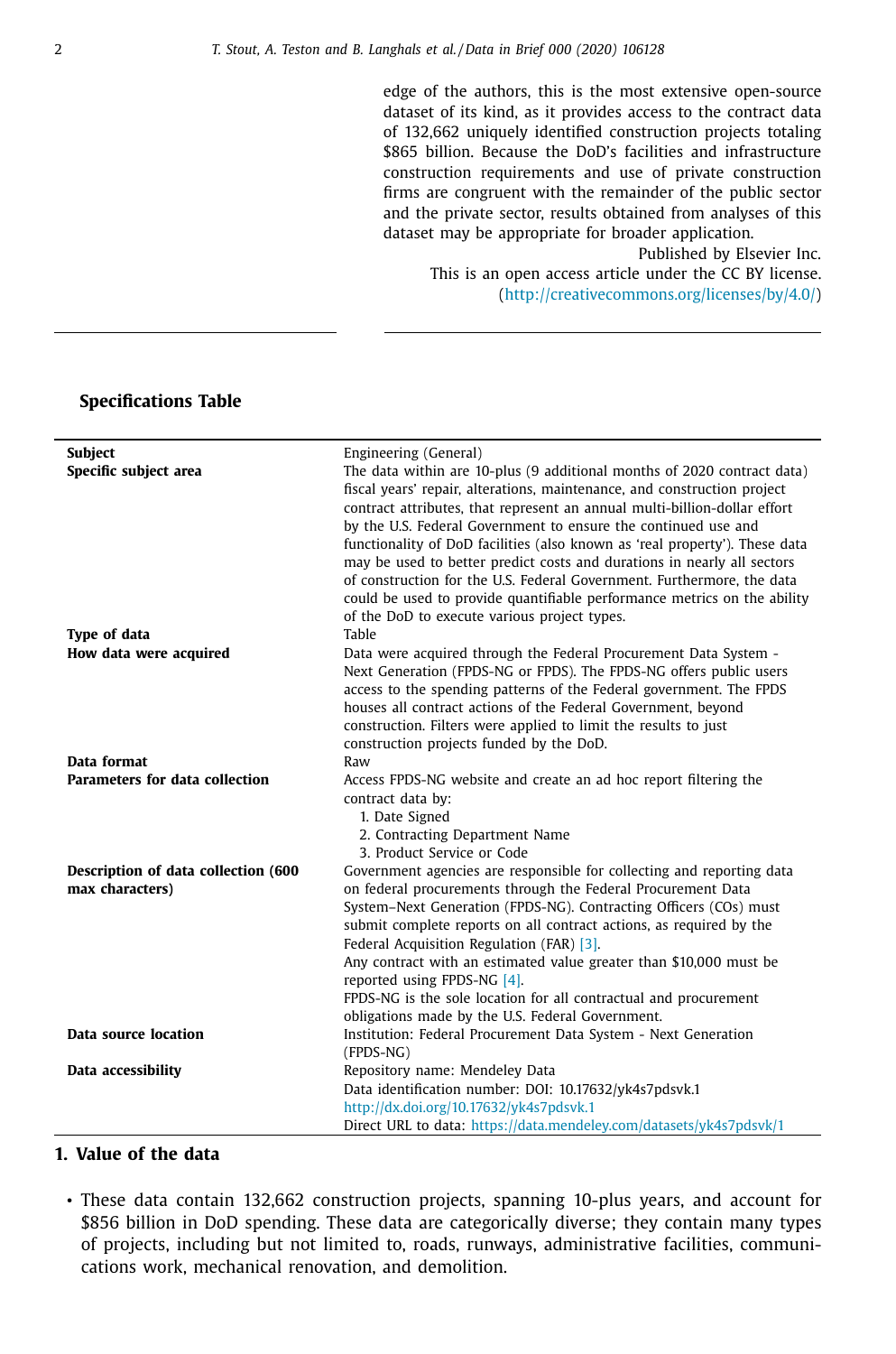- Statistical analyses may be performed by researchers participating in construction auditing, cost estimating, planning, or programming.
- These data may identify trends and relationships in construction contract information at and between geographic locations, construction sectors, contract types, contracting agents, project costs, project durations, and modification frequency.
- Current literature focuses on a comparatively small sample size when empirically analyzing construction contract data. To the author's knowledge, this is the most extensive set of construction contract data from a single source.
- These data can also be used to track historical spending on construction projects within the U.S. DoD. These data could prove useful in creating forecasting models on construction cost fluctuations or even be used to calibrate project costs and schedules based on their type.

#### **2. Data description**

The data were compiled from the FPDS-NG website using specific querying to obtain all real property repair, alterations, maintenance, and construction projects executed by the U.S. DoD from 2009 to 2020. These data represent 132,652 construction projects for which the U.S. DoD contracted outside entities to complete necessary maintenance, repairs, alterations, and modernization of U.S. DoD real property.

These U.S. DoD construction projects range from hangar and runway repairs to modernization projects for office space. Many of the projects completed on U.S. DoD installations can also be found in the public or private sectors of the construction industry.

Funding of U.S. DoD construction projects varies from year to year, much like other public and private entities. This variability in funding is based on factors outside of the control of the U.S. DoD and, therefore, requires these expenditures to be on-target with regard to planned cost and schedule. The effects of deviation from these planned attributes, for any project, can be far-reaching. Projects exceeding planned cost and schedule can result in deferred or canceled facility maintenance, repair or construction initiatives elsewhere in the DoD's portfolio, both in the current and future years. To ensure the capability and mission readiness of the U.S. DoD (of which the U.S. military is a part), the facilities it operates must be maintained to meet the users' needs.

To mitigate these deferments, possible project cancellations, and in order to meet the needs of the facility occupants, these data can be used to identify key factors associated with cost and schedule deviations. Once isolated, these factors can be used to mitigate future cost or schedule overruns associated with public and private construction, as well as U.S. DoD construction projects.

#### **3. Experimental design, materials, and methods**

As mentioned previously, the data were pulled from FPDS-NG using several progressive filters. The filters used are listed below:

- 1 "Contracting Department Name" showing only "DEPT OF DEFENSE"
- 2 "Product Service Code" similar to "Y1" for "Construction of Structures and Facilities"
- 3 "Product Service Code" similar to "Z1" for "Maintenance of Real Property"
- 4 "Product Service Code" similar to "Z2" for "Repair of Alterations of Real Property"
- 5 "Date Signed only show values between" with dates "10/01/XXXX" and 09/31/XXXX" based on the fiscal year (e.g., 10/01/2017 and 09/31/2018 for fiscal year 2018)
- 6 "Treasury Account Symbol Main Account Code" showing only "3400", "3300", "3307", "3404", "1205", "1206", "1804", "1805", "1106", "1107", "2020", "2022", "2050", "2051", "3122", "3123", "3134", "3135."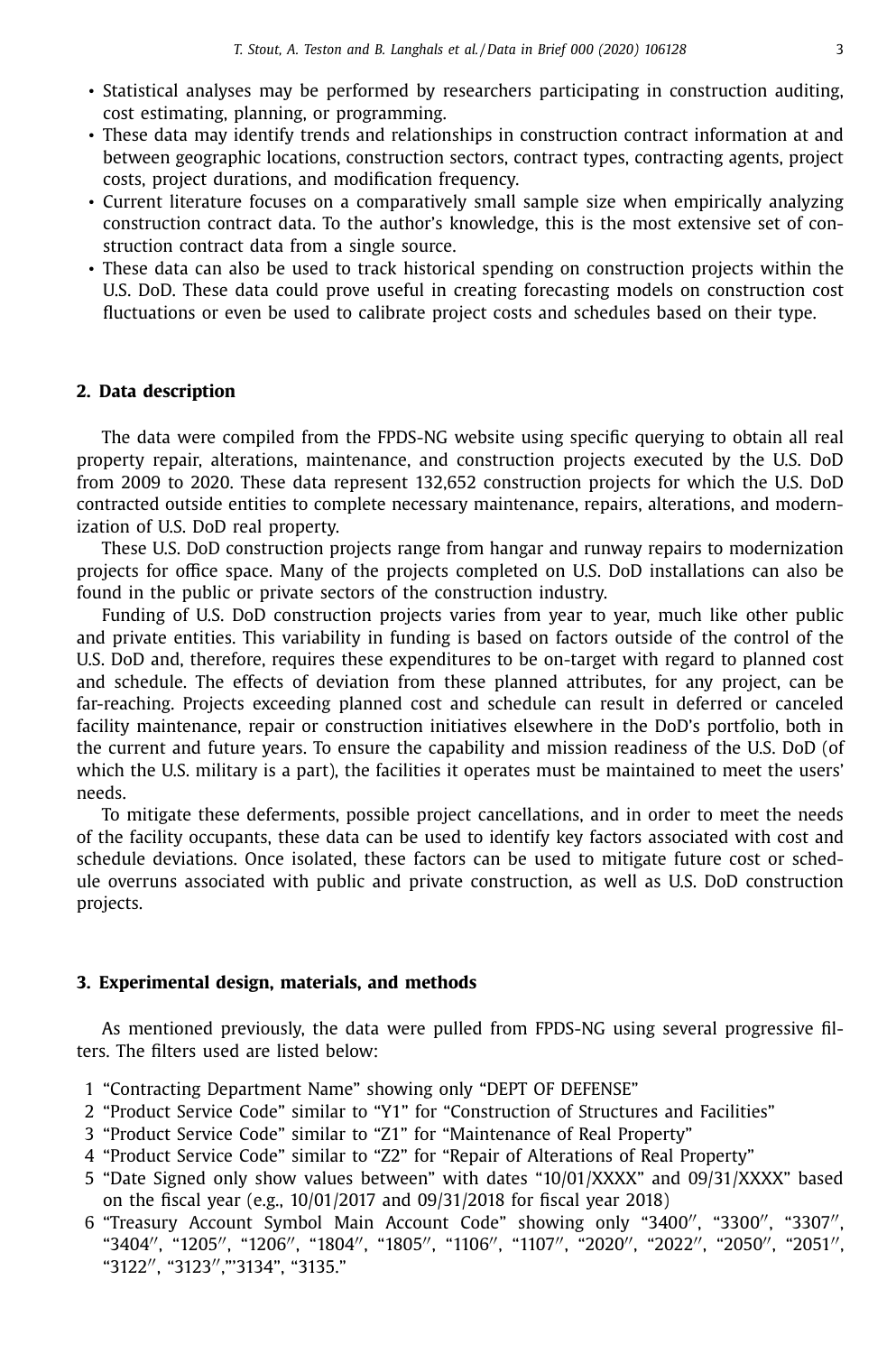7 Each Product Service Code was used for every fiscal year while keeping the Contracting Department Name consistently limited to the Department of Defense. In doing so, at least three spreadsheets were produced for each fiscal year from 2009 through the first 6 months 2020. The database output was limited to CSV files containing 30,000 or fewer lines that, in some cases, necessitated the production of additional files based on a given PCS and fiscal year.

A complete description of each of the elements contained in the data are listed below and unless otherwise noted found in the FPDS-NG User's Manual [\[5\]:](#page-9-0)

| Attribute Name                | <b>Attribute Description</b>                                                                                                                              |
|-------------------------------|-----------------------------------------------------------------------------------------------------------------------------------------------------------|
| Contracting Agency ID         | The code for the agency of the contracting office that executed or is otherwise<br>responsible for the transaction                                        |
| Contracting Agency Name       | Specific branch within the DoD requesting contract action**                                                                                               |
| Contracting Office ID         | The agency-supplied code of the contracting office that executes the                                                                                      |
|                               | transaction                                                                                                                                               |
| Contracting Office Name       | The agency-supplied name of the contracting office that executes the<br>transaction.                                                                      |
| Country Where Award was       | Location of execution agent**                                                                                                                             |
| Issued                        |                                                                                                                                                           |
| Major Command Name            | Major Command of DoD requesting contracting action                                                                                                        |
| <b>Modification Number</b>    | An identifier issued by an agency that uniquely identifies one modification for                                                                           |
|                               | one contract, agreement, order, etc.                                                                                                                      |
| Procurement Instrument        | The unique identifier for each contract, agreement, or order. In other words,                                                                             |
| Identifier (PIID)             | the individual delivery or task orders (projects)                                                                                                         |
| Referenced IDV PIID           | When reporting orders under Indefinite Delivery Vehicles (IDV) such as a                                                                                  |
|                               | Governmentwide Acquisition Contract (GWAC), Indefinite Delivery Contract<br>(IDC), Federal Supply Schedule (FSS), Basic Order Agreement (BOA), or Blanket |
|                               | Purchase Agreement (BPA), report the Procurement Instrument Identifier                                                                                    |
|                               | (Contract Number or Agreement Number) of the IDV. For the initial load of a                                                                               |
|                               | BPA under an FSS, this is the FSS contract number. Note: BOAs and BPAs are                                                                                |
|                               | with industry and not with other Federal Agencies. In other words, the parent                                                                             |
|                               | contract ID of an IDV issued that can have multiple delivery or task orders                                                                               |
|                               | (PIID) obligated against it.                                                                                                                              |
| Referenced IDV Mod Number     | When reporting orders under Indefinite Delivery Vehicles (IDV) such as a<br>GWAC, IDC, FSS, BOA, or BPA, report the Modification Number along with        |
|                               | Procurement Instrument Identifier (Contract Number or Agreement Number) of                                                                                |
|                               | the IDV. For the initial load of a BPA under an FSS, this is the FSS contract                                                                             |
|                               | number. Note: BOAs and BPAs are with industry and not with other Federal                                                                                  |
|                               | Agencies                                                                                                                                                  |
| <b>Transaction Number</b>     | Tie Breaker for legal, unique transactions that would otherwise have the same                                                                             |
|                               | key                                                                                                                                                       |
| Date Signed                   | The date that a mutually binding agreement was reached. The date signed by                                                                                |
| <b>Effective Date</b>         | the Contracting Officer or the Contractor, whichever is later.<br>The date that the parties agree will be the starting date for the contract's            |
|                               | requirements. The Effective Date cannot be earlier than the Signed Date on the                                                                            |
|                               | base document.                                                                                                                                            |
|                               | The [current] completion date of the base contract plus options that have been                                                                            |
| Completion Date               | exercised                                                                                                                                                 |
| Est. Ultimate Completion Date | The estimated or scheduled completion date, including the base contract or                                                                                |
|                               | order, and all options (if any), whether the options have been exercised or not                                                                           |
| Fiscal Year                   | The fiscal year of action as determined by 'Date Signed'                                                                                                  |
| Funding Agency ID             | The agency ID that has provided the preponderance of funding                                                                                              |
| Funding Agency Name           | The agency name that has provided the preponderance of funding (e.g., Dept                                                                                |
|                               | of the Navy)                                                                                                                                              |
| Funding Department ID         | The Department or Independent Agency ID to which the 'Funding Agency'                                                                                     |
|                               | belongs                                                                                                                                                   |
|                               |                                                                                                                                                           |
| Funding Department Name       | The Department or Independent Agency name to which the 'Funding Agency'                                                                                   |
|                               | belongs (e.g., DoD)                                                                                                                                       |
|                               |                                                                                                                                                           |

(*continued on next page*)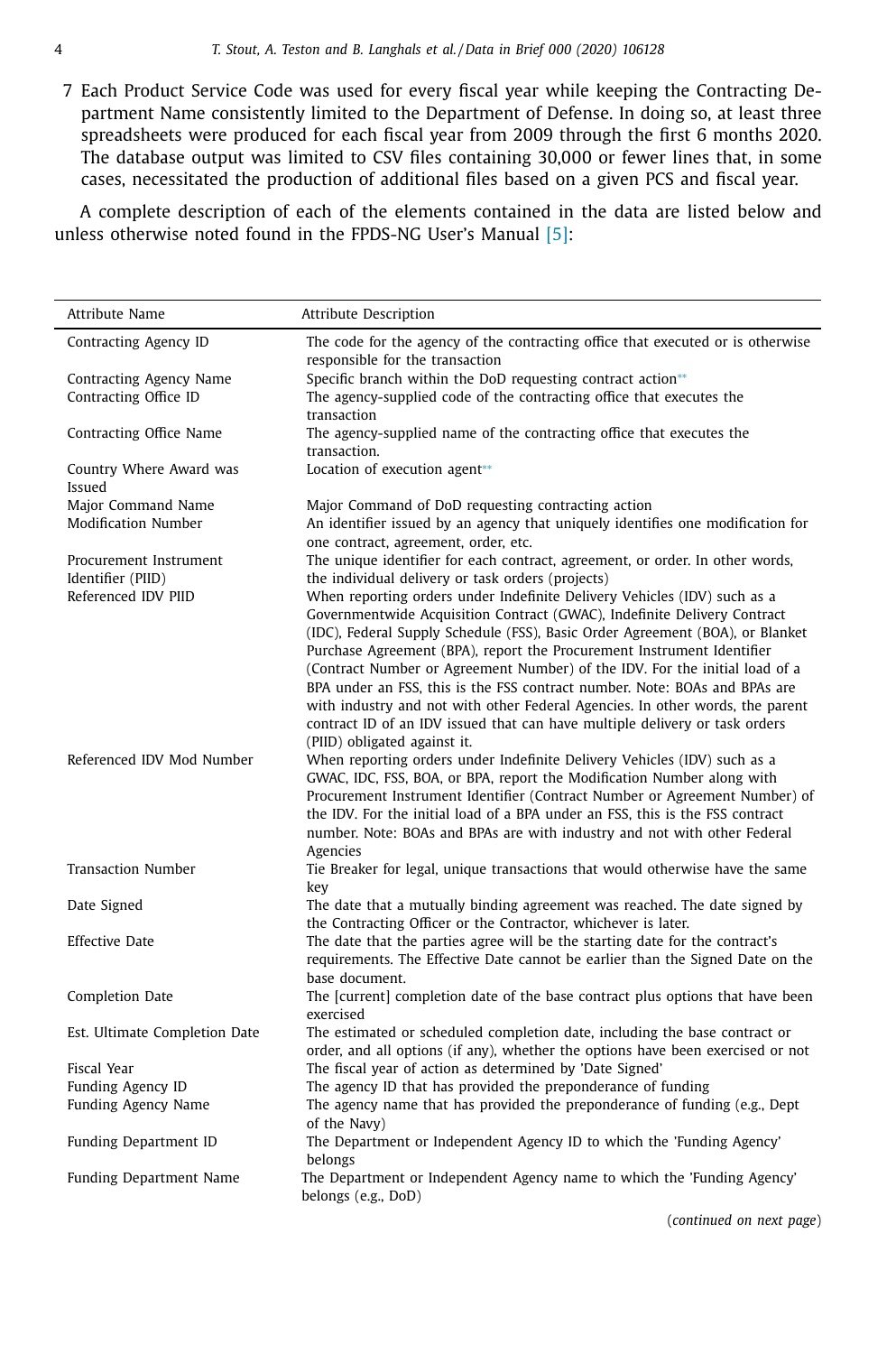| Attribute Name                               | Attribute Description                                                                                                                                                                                                                                                                                                                                                                                                                                                                                                                                                                                                                                                                                                                                                                                                                                          |
|----------------------------------------------|----------------------------------------------------------------------------------------------------------------------------------------------------------------------------------------------------------------------------------------------------------------------------------------------------------------------------------------------------------------------------------------------------------------------------------------------------------------------------------------------------------------------------------------------------------------------------------------------------------------------------------------------------------------------------------------------------------------------------------------------------------------------------------------------------------------------------------------------------------------|
| Funding Office ID                            | The code provided by the funding agency that identifies the office or other<br>organizational entity that provided the funds for this transaction. If the<br>Funding Agency is DoD, the code must be valid in the DoD Activity Address<br>Code (DODAAC) table. This is a required field when DoD has funded the action.                                                                                                                                                                                                                                                                                                                                                                                                                                                                                                                                        |
| Funding Office Name                          | The funding office is the office within the federal agency that is providing the<br>funding for the contract                                                                                                                                                                                                                                                                                                                                                                                                                                                                                                                                                                                                                                                                                                                                                   |
| (Type of IDC)                                | Identifies whether the IDC or Multi-Agency Contract is Indefinite<br>Delivery/Requirements, Indefinite Delivery/Indefinite Quantity, or Indefinite<br>Delivery/Definite Quantity. A requirements contract provides for filling all<br>actual purchase requirements of designated Government activities for supplies<br>or services during a specified contract period, with deliveries or performance<br>to be scheduled by placing orders with the contractor. A Requirements IDC or<br>Multi-Agency Contract is a contract for all of the agency's requirement for the<br>supplies or services specified, and effective for the period stated, in the IDC or<br>Multi-Agency Contract.                                                                                                                                                                       |
| Multiple or Single Award IDV                 | Indicates whether the contract is one of many that resulted from a single<br>solicitation, all of the contracts are for the same or similar items, and<br>contracting officers are required to compare their requirements with the<br>offerings under more than one contract or are required to acquire the<br>requirement competitively among the awardees                                                                                                                                                                                                                                                                                                                                                                                                                                                                                                    |
| Multi-year Contract Code                     | A multi-year contract means a contract for the purchase of supplies or services<br>for more than one, but not more than five, program years. Such contracts are<br>issued under specific congressional authority for specific programs. A<br>multi-year contract may provide that performance under the contract during<br>the second and subsequent years of the contract is contingent upon the<br>appropriation of funds, and (if it does so provide) may provide for a<br>cancelation payment to be made to the contractor if appropriations are not<br>made. The key distinguishing difference between multi-year contracts and<br>multiple year contracts is that multi-year contracts buy more than one year of<br>requirement (of a product or service) without establishing and having to<br>exercise an option for each program year after the first |
| Type of Contract                             | The type of contract, as defined in FAR Part 16 that applies to this<br>procurement. The following apply to all Awards and IDVs:<br>A - Fixed Price Redetermination<br>B - Fixed Price Level of Effort<br>I - Firm Fixed Price<br>K - Fixed Price with Economic Price Adjustment<br>L - Fixed Price Incentive<br>M - Fixed Price Award Fee<br>R - Cost Plus Award Fee<br>S - Cost No Fee<br>T - Cost Sharing<br>U - Cost Plus Fixed Fee<br>V - Cost Plus Incentive Fee<br>Y - Time and Materials<br>Z - Labor Hours<br>The following apply to IDVs only:<br>1 - Order Dependent (IDV allows pricing arrangement to be determined<br>separately for each order)<br>The following apply to Awards only:<br>2 - Combination (Applies to Awards where two or more of the above apply)                                                                              |
| NAICS Code                                   | 3 - Other (Applies to Awards where none of the above apply)<br>The North American Industry Classification System (NAICS) codes designate<br>major sectors of the economies of Mexico, Canada, and the United States                                                                                                                                                                                                                                                                                                                                                                                                                                                                                                                                                                                                                                            |
| <b>NAICS Description</b>                     | Field providing further information on the description of work in reference to<br>the 'NAICS Code'                                                                                                                                                                                                                                                                                                                                                                                                                                                                                                                                                                                                                                                                                                                                                             |
| Principal Place of Performance<br>State Code | This is the location of the principal plant or place of business where the items<br>will be produced, supplied from stock, or where the service will be performed.                                                                                                                                                                                                                                                                                                                                                                                                                                                                                                                                                                                                                                                                                             |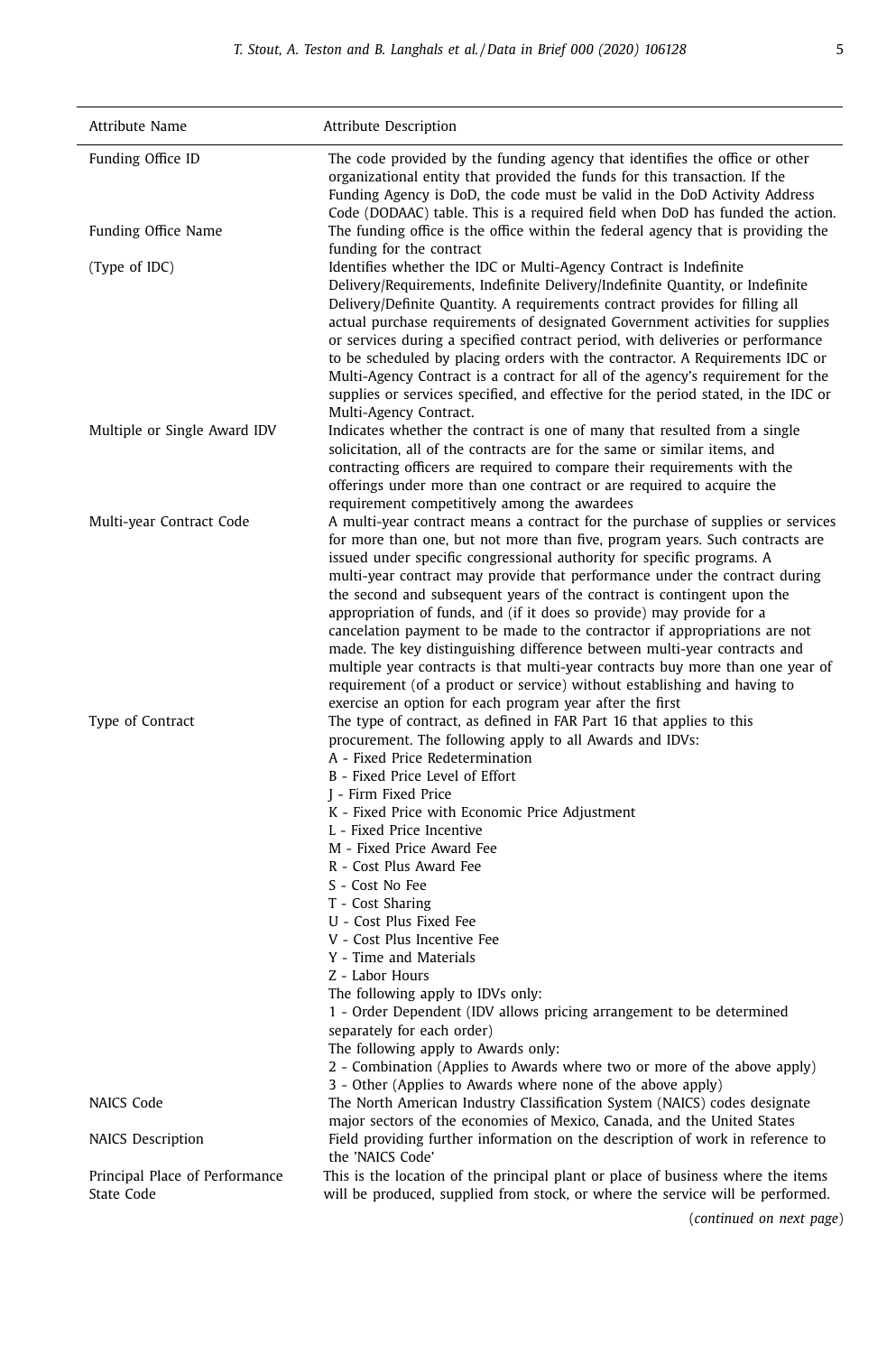| Attribute Name                              | Attribute Description                                                                                                                                    |
|---------------------------------------------|----------------------------------------------------------------------------------------------------------------------------------------------------------|
| Principal Place of Performance              | This is the location of the principal plant or place of business where the items                                                                         |
| City Name                                   | will be produced, supplied from stock, or where the service will be performed.                                                                           |
| Principal Place of Performance              | This is the location of the principal plant or place of business where the items                                                                         |
| Country Name                                | will be produced, supplied from stock, or where the service will be performed.                                                                           |
| Place of Performance Zip Code               | This is the location of the principal plant or place of business where the items                                                                         |
| Product or Service Description              | will be produced, supplied from stock, or where the service will be performed.<br>A description of the product or service designated by the product code |
| Product or Service Code                     | These codes indicate "WHAT" was bought for each contract action reported                                                                                 |
| Description of Requirement                  | A brief description of the contract or award                                                                                                             |
| Award or IDV Type                           | Types of awards:                                                                                                                                         |
|                                             | - Delivery /Task Order Against IDV                                                                                                                       |
|                                             | - Purchase Order                                                                                                                                         |
|                                             | - Definitive Contract<br>- BPA Call                                                                                                                      |
|                                             | - Other Transaction Order*                                                                                                                               |
|                                             | - Other Transaction Agreement*                                                                                                                           |
|                                             |                                                                                                                                                          |
|                                             | Types of IDVs(Indefinite Delivery Vehicles):<br>- Federal Supply Schedule (FSS)                                                                          |
|                                             | - Governmentwide Acquisition Contract (GWAC)                                                                                                             |
|                                             | - Basic Ordering Agreement (BOA)                                                                                                                         |
|                                             | - Blanket Purchase Agreement (BPA)                                                                                                                       |
|                                             | - Indefinite Delivery Contracts (IDC)                                                                                                                    |
|                                             | - Other Transaction IDV*                                                                                                                                 |
| Reason For Modification                     | * Can only be used by DoD, DHS, and HHS<br>Reason for modification (change order) which may or may not be applicable:                                    |
| Description                                 | A - Additional Work (new agreement, FAR part 6 applies)                                                                                                  |
|                                             | B - Supplemental Agreement for work within scope                                                                                                         |
|                                             | C - Funding Only Action                                                                                                                                  |
|                                             | D - Change Order                                                                                                                                         |
|                                             | E - Terminate for Default (complete or partial)                                                                                                          |
|                                             | F - Terminate for Convenience (complete or partial)<br>G - Exercise an Option                                                                            |
|                                             | H - Definitize Letter Contract                                                                                                                           |
|                                             | J - Novation Agreement                                                                                                                                   |
|                                             | K - Close Out                                                                                                                                            |
|                                             | L - Definitize Change Order                                                                                                                              |
| <b>IDV</b> Type                             | M - Other Administrative Action<br>The type of Indefinite Delivery Vehicle being (IDV) loaded by this transaction.                                       |
|                                             | IDV Types include Government-Wide Acquisition Contract (GWAC),                                                                                           |
|                                             | Multi-Agency Contract, Other Indefinite Delivery Contract (IDC), Federal Supply                                                                          |
|                                             | Schedule (FSS), Basic Ordering Agreement (BOA), and Blanket Purchase                                                                                     |
|                                             | Agreements (BPA)                                                                                                                                         |
| <b>Extent Competed</b>                      | A code that represents the competitive nature of the contract:<br>A - Full and Open Competition                                                          |
|                                             | B - Not Available for Competition                                                                                                                        |
|                                             | C - Not Competed                                                                                                                                         |
|                                             | D - Full and Open Competition after exclusion of sources                                                                                                 |
|                                             | E - Follow On to Competed Action                                                                                                                         |
|                                             | F - Competed under Simplified Acquisitions Program (SAP)                                                                                                 |
|                                             | G - Not Competed under SAP<br>CDO - Competitive Delivery Order                                                                                           |
|                                             | NDO - Non-Competitive Delivery Order                                                                                                                     |
| Number of Offers Received                   | The number of actual offers/bids received in response to the solicitation                                                                                |
| Treasury Account Symbol                     | Agency Identifier represents the department, agency, or establishment of the                                                                             |
| Agency Identifier                           | U.S. Government that is responsible for the Treasury Account Symbol.                                                                                     |
| Treasury Account Symbol Main                | The U.S. Federal Agency account code for the agency supplying the                                                                                        |
| Account Code<br>Treasury Account Symbol Sub | preponderance of funding as assigned by the U.S. Treasury **<br>Identifies a Treasury-defined sub-division of the main account**                         |
| Account Code                                |                                                                                                                                                          |

 $\overline{\phantom{a}}$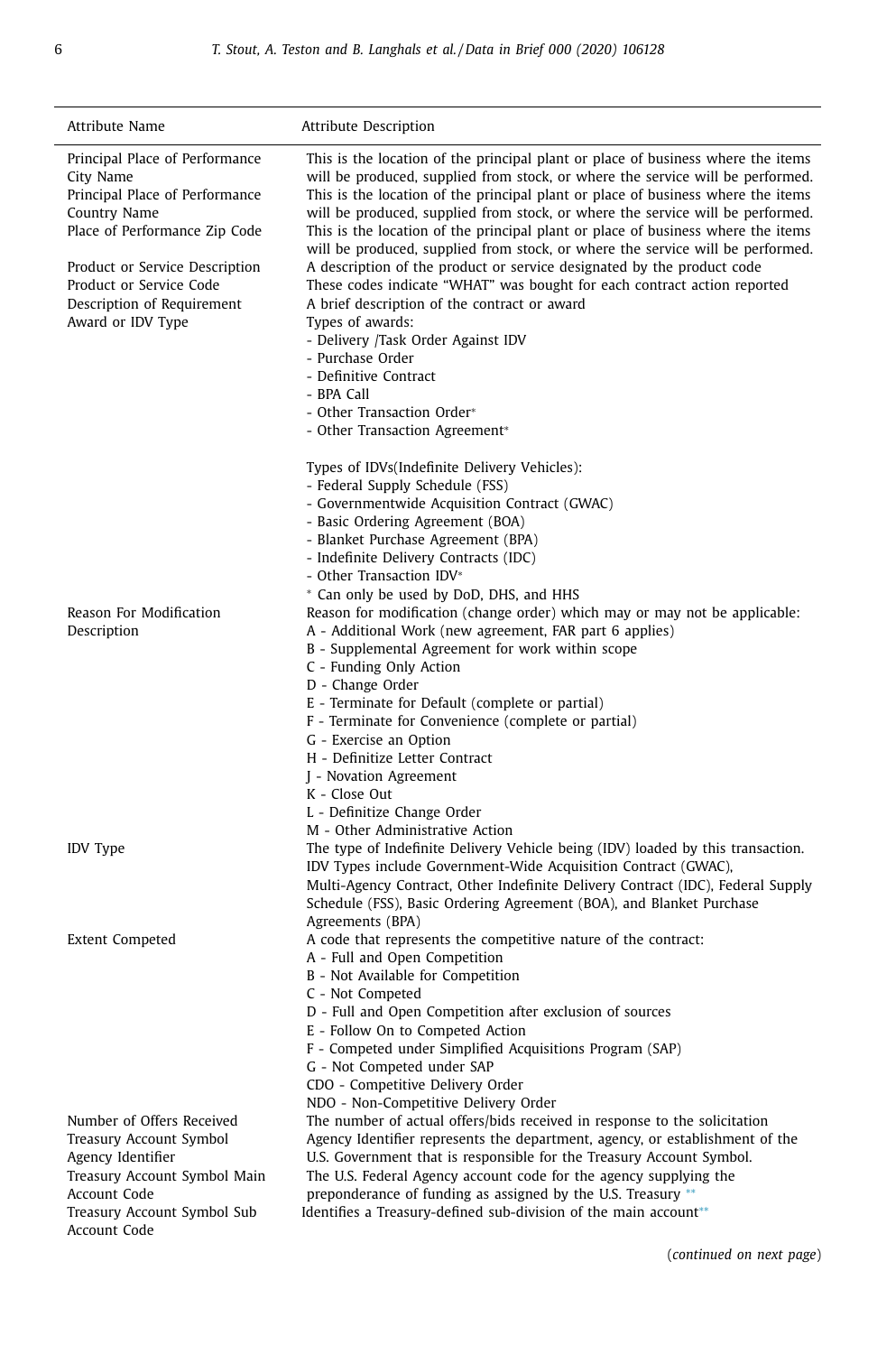| Attribute Name                                          | <b>Attribute Description</b>                                                                                                                                  |
|---------------------------------------------------------|---------------------------------------------------------------------------------------------------------------------------------------------------------------|
| <b>IDV NAICS Code</b>                                   | The NAICS Code of the parent IDV contract**                                                                                                                   |
| <b>IDV NAICS Description</b>                            | The NAICS Description of the parent IDV contract**                                                                                                            |
| IDV Contracting Agency ID                               | The code for the agency of the contracting office that executed the parent IDV                                                                                |
|                                                         | contract**<br>The name of the entity responsible for the initial parent IDV contract action**                                                                 |
| IDV Contracting Agency Name<br><b>IDV</b> Department ID | The department ID of the entity responsible for the initial parent IDV contract                                                                               |
|                                                         | action*                                                                                                                                                       |
| IDV Department Name                                     | The department name of the entity responsible for the initial parent IDV                                                                                      |
|                                                         | contract action. Typically the U.S. DoD or GSA**                                                                                                              |
| IDV Major Program Code                                  | This field is not required, but you may enter it on all IDVs except for an FSS.                                                                               |
|                                                         | This is the agency-determined code for a major program within the agency.                                                                                     |
|                                                         | For an Indefinite Delivery Vehicle, this may be the name of a GWAC (such as                                                                                   |
|                                                         | ITOPS or COMMITS).                                                                                                                                            |
| IDV Referenced IDV Agency Code                          | The agency code that initially input the parent IDV contract**                                                                                                |
| IDV Referenced IDV PIID                                 | The Contract Number of the IDV against which the order is placed                                                                                              |
| <b>IDV Subcontract Plan</b>                             | This data element is required for a DCA, Purchase Order, Delivery Order against                                                                               |
|                                                         | a BOA, and Part 13 BPA Call. A Delivery Order against FSS, GWAC, and IDC will                                                                                 |
|                                                         | be propagated. Part 8 BPA Call is Not Applicable. This field indicates whether                                                                                |
|                                                         | the contract award required a Subcontracting Plan. This field is also used to<br>provide information to the Electronic Subcontracting Reporting System (eSRS) |
|                                                         | on awards that have subcontracting plans. Failure to complete this field                                                                                      |
|                                                         | accurately impacts vendors' ability to report subcontracting achievement to the                                                                               |
|                                                         | eSRS. Select the appropriate value from the drop-down menu. See Data                                                                                          |
|                                                         | Dictionary Element 11B Use Case for appropriate data entry requirements.                                                                                      |
|                                                         |                                                                                                                                                               |
|                                                         | A - Plan Not Included - No Subcontracting Possibilities                                                                                                       |
|                                                         | B - Plan Not Required                                                                                                                                         |
|                                                         | C - Plan Required - Incentive Not Included                                                                                                                    |
|                                                         | D - Plan Required - Incentive Included                                                                                                                        |
|                                                         | E - Plan Required (Pre 2004)<br>F - Individual Subcontract Plan                                                                                               |
|                                                         | G - Commercial Subcontract Plan                                                                                                                               |
|                                                         | H - DoD Comprehensive Subcontract Plan                                                                                                                        |
| IDV Subcontract Plan Description                        | A description of the subcontract plan work performed under the parent IDV                                                                                     |
|                                                         | contract**                                                                                                                                                    |
| IDV Type of IDC                                         | This data element is required on an IDC and Populates to the Modification. It                                                                                 |
|                                                         | is Not Applicable for all other IDVs. This field identifies whether the IDC or                                                                                |
|                                                         | Multi-Agency Contract is Indefinite Delivery/Requirements, Indefinite                                                                                         |
|                                                         | Delivery/Indefinite Quantity, or Indefinite Delivery/Definite Quantity (FAR 16.5).                                                                            |
|                                                         | An entry is required for civilian agency and DoD IDCs. Values are listed below:                                                                               |
|                                                         | A - Indefinite Delivery / Requirements                                                                                                                        |
|                                                         | B - Indefinite Delivery / Indefinite Quantity                                                                                                                 |
|                                                         | C - Indefinite Delivery / Definite Quantity                                                                                                                   |
| IDV Type of IDC Description                             | The type of Indefinite Delivery Contract Descriptions of the parent IDV                                                                                       |
|                                                         | contract**                                                                                                                                                    |
| IDV Who Can Use                                         | This data element is required on all IDVs and is Not Applicable for                                                                                           |
|                                                         | Modifications. This field designates agencies that may place orders against this                                                                              |
|                                                         | indefinite delivery vehicle. For the initial award of an IDV, select one of the                                                                               |
|                                                         | following:                                                                                                                                                    |
|                                                         | - Only My Agency - Only the agency awarding the contract may place orders.                                                                                    |
|                                                         | - All Agencies - All Federal Government agencies may place orders against<br>the contract.                                                                    |
|                                                         | - Defense - Only Department of Defense agencies may place orders against                                                                                      |
|                                                         | the contract.                                                                                                                                                 |
|                                                         | - Civilian - Only civilian agencies may place orders against the contract.                                                                                    |
|                                                         | - Other - Provide a text statement of which agencies may place orders against                                                                                 |
|                                                         | the contract.                                                                                                                                                 |
|                                                         |                                                                                                                                                               |

(*continued on next page*)